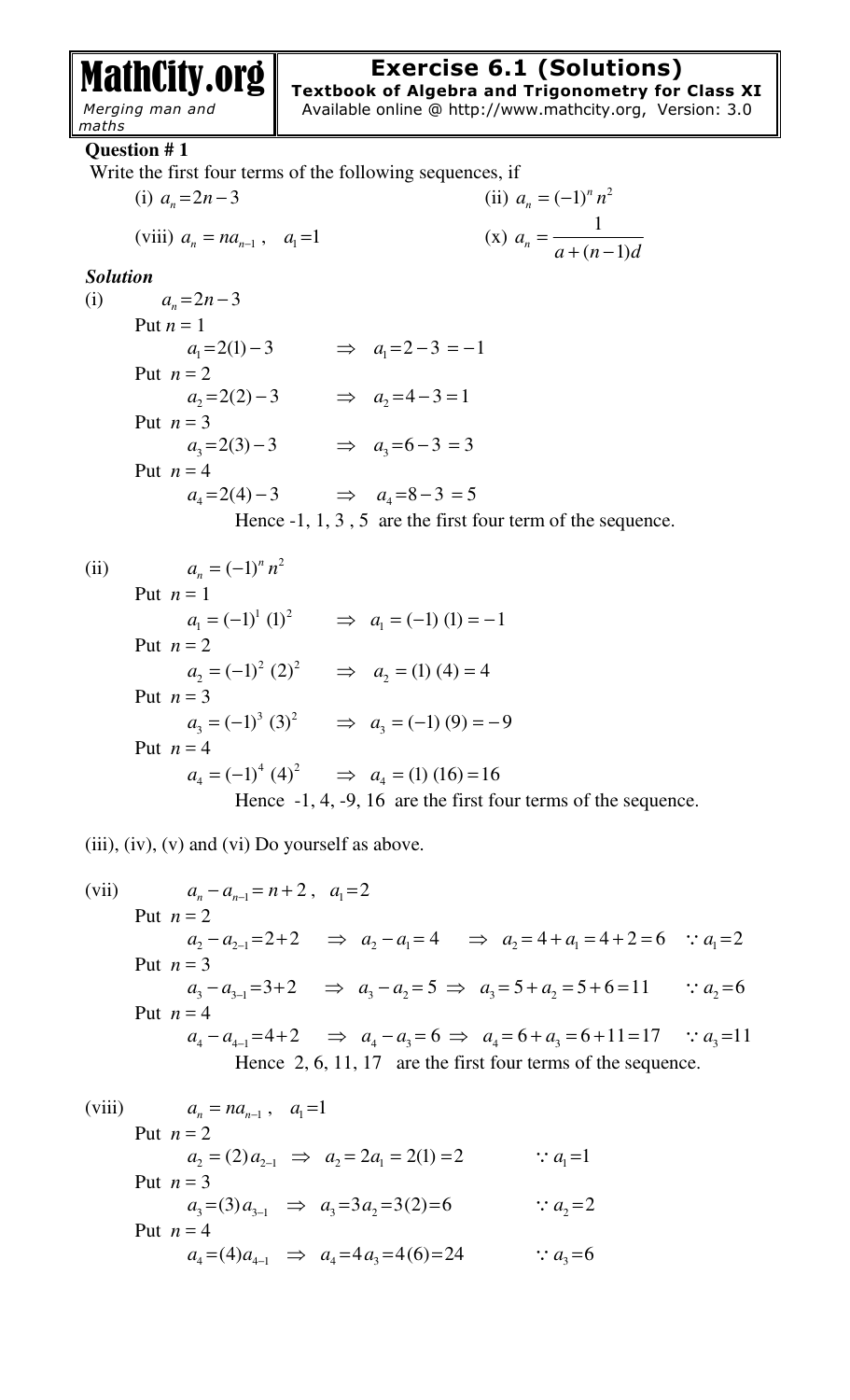Hence 1, 2, 6, 24 are the first four terms of the sequence.

| (ix) | Same as above                                                                                               |
|------|-------------------------------------------------------------------------------------------------------------|
| (x)  | $a_n = \frac{1}{a + (n-1)d}$                                                                                |
|      | Put $n=1$                                                                                                   |
|      | $a_1 = \frac{1}{a + (1-1)d}$ $\Rightarrow a_1 = \frac{1}{a + (0)d} = \frac{1}{a+0} = \frac{1}{a}$           |
|      | Put $n=2$                                                                                                   |
|      | $a_2 = \frac{1}{a + (2-1)d} \Rightarrow a_2 = \frac{1}{a + (1)d} = \frac{1}{a + d}$                         |
|      | Put $n=3$                                                                                                   |
|      | $a_3 = \frac{1}{a + (3-1)d} \Rightarrow a_3 = \frac{1}{a + (2)d} = \frac{1}{a + 2d}$                        |
|      | Put $n = 4$                                                                                                 |
|      | $a_4 = \frac{1}{a + (4-1)d} \Rightarrow a_4 = \frac{1}{a + (3)d} = \frac{1}{a + 3d}$                        |
|      | Hence $\frac{1}{a}$ , $\frac{1}{a+d}$ , $\frac{1}{a+2d}$ , $\frac{1}{a+3d}$ are the first four terms of the |
|      | sequence.                                                                                                   |

## **Question # 2**

Find the next two terms of the following sequences;

(i) 2,6,11,17,............  
\n(ii) 1,3,12,60,............  
\n(iii) 
$$
1, \frac{3}{2}, \frac{5}{4}, \frac{7}{8},............a_7
$$
  
\n(iv) 1,1,-3,5,-7,9,............  
\n(v) 1,-3,5,-7,9,-11,............  
\n(v) 1,0,0,............  
\n(v) 1,0,0,............  
\n(v) 1,0,0,............  
\n(v) 1,0,0,............  
\n(v) 1,0,0,............  
\n(v) 1,0,0,............  
\n(v) 1,0,0,............  
\n(v) 1,0,0,............  
\n(v) 1,0,0,............  
\n(v) 1,0,0,............  
\n(v) 1,0,0,............  
\n(v) 1,0,0,............  
\n(v) 1,0,0,............  
\n(v) 1,0,0,............  
\n(v) 1,0,0,............  
\n(v) 1,0,0,............  
\n(v) 1,0,0,............  
\n(v) 1,0,0,............  
\n(v) 1,0,0,............  
\n(v) 1,0,0,............  
\n(v) 1,0,0,............  
\n(v) 1,0,0,............  
\n(v) 1,0,0,............  
\n(v) 1,0,0,............  
\n(v) 1,0,0,............  
\n(v) 1,0,0,............  
\n(v) 1,0,0,............  
\n(v) 1,0,0,............  
\n(v) 1,0,0,............  
\n(v) 1,0,0,............  
\n(v) 1,0,0,............  
\n(v) 1,0,0,............  
\n(v) 1,0,0,............  
\n(v) 1,0,0,............  
\n(v) 1,0,0,............  
\n(v) 1,0,0,............  
\n(v) 1,0,0,............  
\n(v) 1,0,0,............  
\n(v) 1,0,0,............  
\n(v) 1,0,0,............  
\n(v) 1,0,0,............  
\n(v) 1,0,0,1,............  
\n(v) 1,0,0,1,........

## *Solution*

(i)  $2,6,11,17, \ldots, a_7$ 

We see that the successive difference of the given terms are 4, 5, 6 and conclude that sequence of the differences is 4, 5, 6, 7, 8, 9,……….

So  $a_5 = 17 + 7 = 24$ ,  $a_6 = 24 + 8 = 32$  and  $a_7 = 32 + 9 = 41$ Thus the required term is  $a_7 = 41$ 

(ii) <sup>6</sup> 1,3,12,60,................*a*

We see that the successive multiplying factor are 3, 4, 5 and conclude that the sequence of multiplying factors is 3, 4, 5, 6, 7, 8, 9…..........

So  $a_5 = 60 \times 6 = 360$ ,  $a_6 = 360 \times 7 = 2520$ 

Thus the required term is  $a_6 = 2520$ 

(iii) 
$$
1, \frac{3}{2}, \frac{5}{4}, \frac{7}{8}, \dots, a_7
$$

The successive terms in numerator are 1, 3, 5, 7, ..............., which are the consecutive odd numbers and next terms are 9, 11, 13.

And the successive terms in denominators are 1, 2, 4, 8, …………. with common ratio 2, so the next terms are 16, 32, 64.

> Thus the required term is  $a_7$ 13 64  $a_7 =$

(iv)  $1, 1, -3, 5, -7, 9, \dots, a_8$  \* Correction We see that the common difference of odd terms is -4, so  $a_7 = -7 + (-4) = -11$